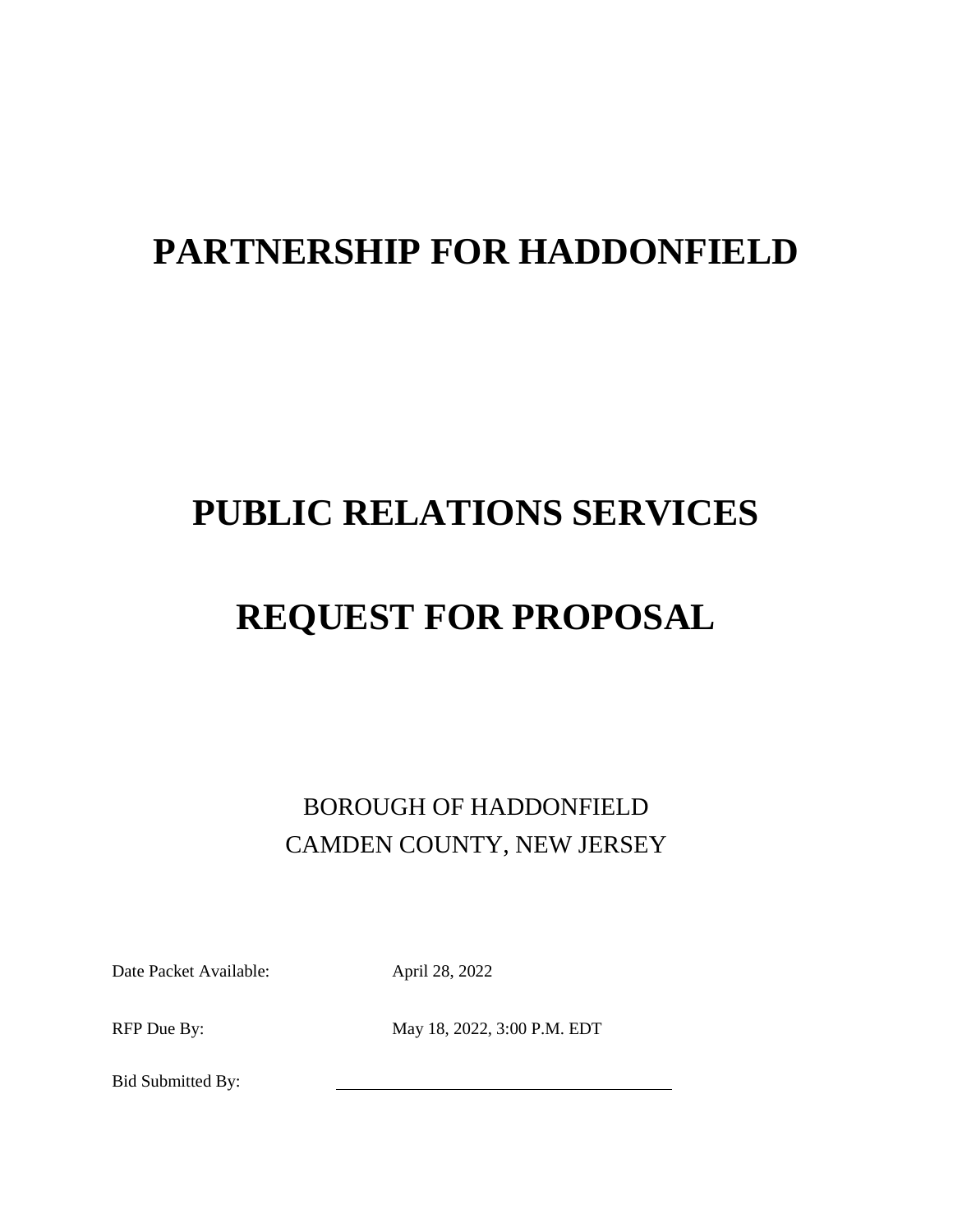# **REQUEST FOR PROPOSAL PUBLIC RELATIONS SERVICES**

NOTICE IS HEREBY GIVEN that proposals and qualifications are being solicited by the Partnership for Haddonfield to obtain Public Relations Services. This is a competitive contracting process. Individuals or firms responding to this Request for Proposal should have extensive experience, a knowledgeable background, and qualifications in the provision of the services described.

The RFP package for this service is available in Room 101 of Municipal Hall, Borough of Haddonfield, 242 Kings Highway East, Haddonfield, NJ 08033 during regular business hours (8:30 am to 4:30 pm). This RFP package can also be obtained from the Haddonfield website:

http://www.DowntownHaddonfield.com

The Partnership for Haddonfield requires that the RFP response be submitted no later than Wednday, May 18, 2022, at 3 p.m. in Room 101 of the municipal building.

Michael Marciante Executive Director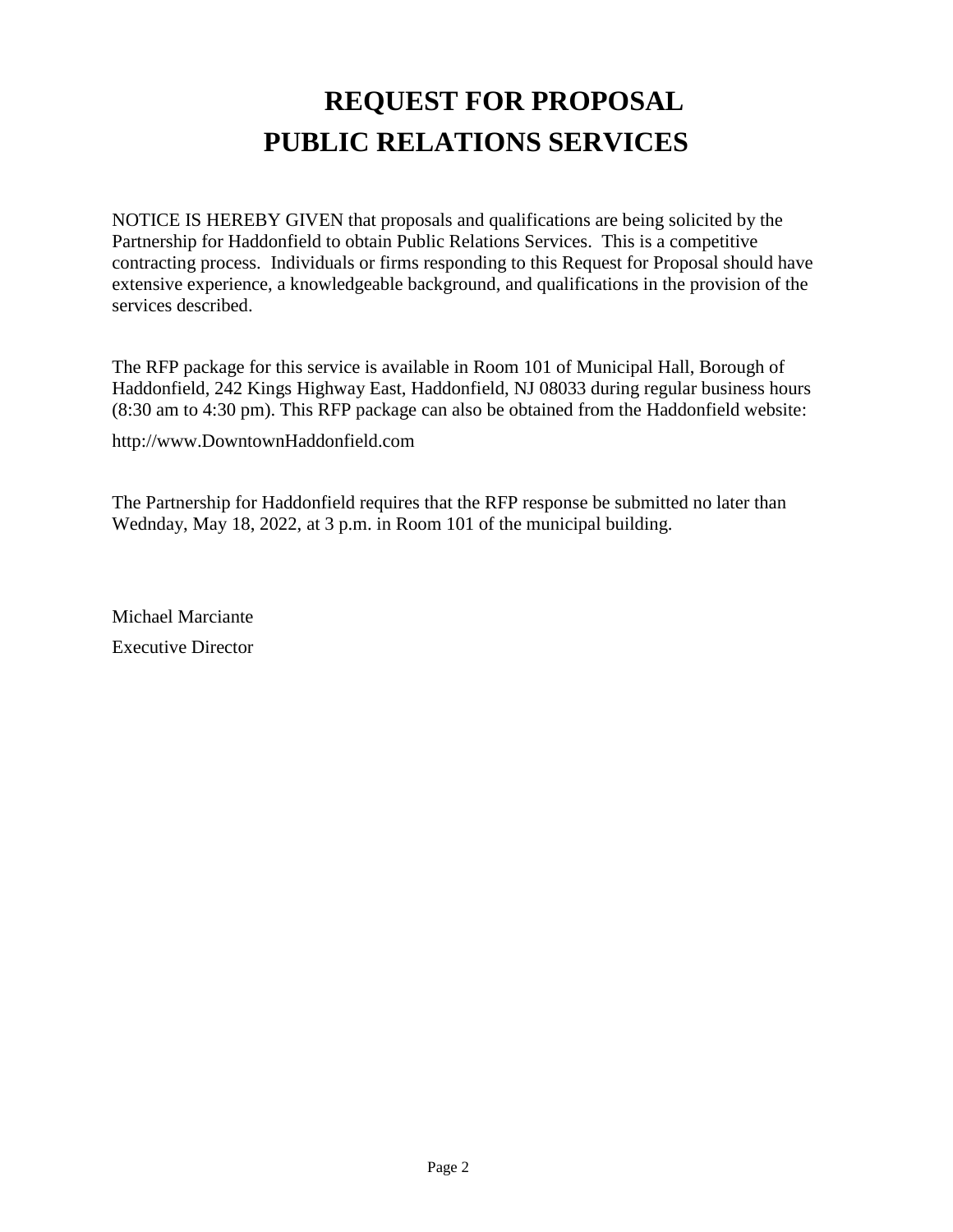## **1. 0 INTRODUCTION**

# **1.1 BACKGROUND INFORMATION**

The Partnership for Haddonfield, Inc. (PfH) is the non-profit management corporation for Haddonfield's Business Improvement District. The ordinance creating the district was adopted in 2004 to encourage self-help and self-financing programs within the business community, enhance the commercial viability and attractiveness of the business district and promote growth and employment within the Borough. The Borough of Haddonfield is a 2.5 square-mile community of just under 12,000 residents, located in Camden County, New Jersey.

PfH membership includes over 520 businesses, consisting of retail, restaurants, and professional and service businesses.

The mission of PfH is to provide leadership that produces the best downtown in the region, by creating and promoting a superior business mix and enhancing the image of Haddonfield in the marketplace.

PfH offers grant programs to attract distinctive retailers in targeted categories and fine dining restaurants, sponsors business networking events, maintains and promotes the Downtown Haddonfield website, actively markets the downtown, and organizes special events.

# **1.2 TARGETED AUDIENCES**

PfH has a number of audiences that it needs to communicate with from time to time. Examples include:

- ⚫ Haddonfield residents
- ⚫ Shoppers within a 25-mile radius of Haddonfield
- Restaurant Goers within the Delaware Valley
- ⚫ Visitors and tourists
- ⚫ Independent business owners in the Tri-state area
- ⚫ Local property owners (both resident and non-resident)

### **1.3 TARGETED MEDIA**

To get messages to these audiences, PfH uses a variety of regional media. Examples include:

⚫ Local weekly newspapers such as the *Haddonfield Sun*, *The Retrospect*, *What's On, Philadelphia Weekly*

- ⚫ Daily newspapers *Courier-Post*, *Philadelphia Inquirer*
- ⚫ Niche news websites.
- Online Event listings.
- Regional and National Influencers -
- ⚫ Local/ national magazines *South Jersey Magazine*, *Philadelphia Magazine*
- ⚫ Radio *KYW News, B101*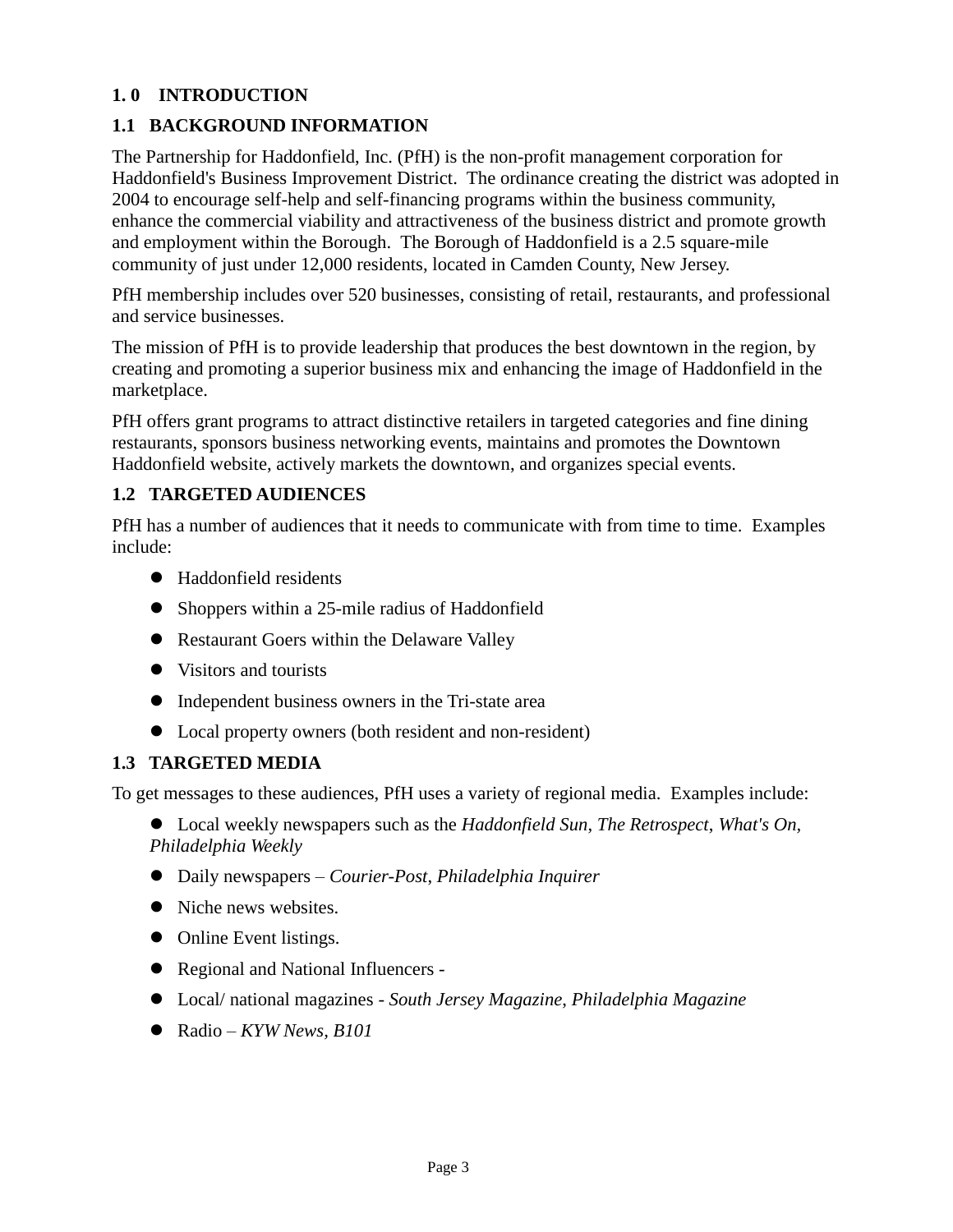**2. 0 SCOPE OF WORK** PfH is soliciting pricing from experienced and qualified individuals or firms for specific public relations services. The Scope of Work is designed for consultation with the Executive Director on an as-needed basis. Please send rates for the following services:

⚫ Assist or provide advice on the development and execution of media strategies for PfH initiatives, projects, events, or marketing Haddonfield as a destination.

- ⚫ Writing press releases
- Coordinating and organizing press calls (Television stations, influencers, etc.) per event
- ⚫ Development of marketing campaign per event
	- Digital Banner
	- Poster
	- Postcard
	- Graphic for online ads and social media campaign
- ⚫ Development of video for use on social media per event
- Prepare press kits
- ⚫ Development and execution of crisis communication as necessary
- ⚫ Writing articles, advertorials and op-ed pieces
- Development of quarterly newletter
- Designing and implementing promotional/ advertising campaigns (ranging from \$100's to \$10,000's.) Includes but is not limited to:
	- O Rate negotiations
	- O Providing proof of success
	- O Maximizing digital presence

### **3.0 PROPOSAL SUBMISSION REQUIREMENTS**

### **3.1 PROPOSAL SUBMISSION INFORMATION**

| Submission Date & Time:    | May 18, 2022 by 3:00 pm                                                                                                                    |  |
|----------------------------|--------------------------------------------------------------------------------------------------------------------------------------------|--|
|                            | Submit one $(1)$ original and five $(5)$ bound copies of<br>the proposal and one $(1)$ unbound copy for further<br>copying (if necessary). |  |
| <b>Submission Address:</b> | Michael Marciante, Executive Director                                                                                                      |  |
|                            | Partnership for Haddonfield                                                                                                                |  |
|                            | Borough Hall, Room 101                                                                                                                     |  |
|                            | 242 Kings Highway East                                                                                                                     |  |
|                            | Haddonfield, NJ 08033                                                                                                                      |  |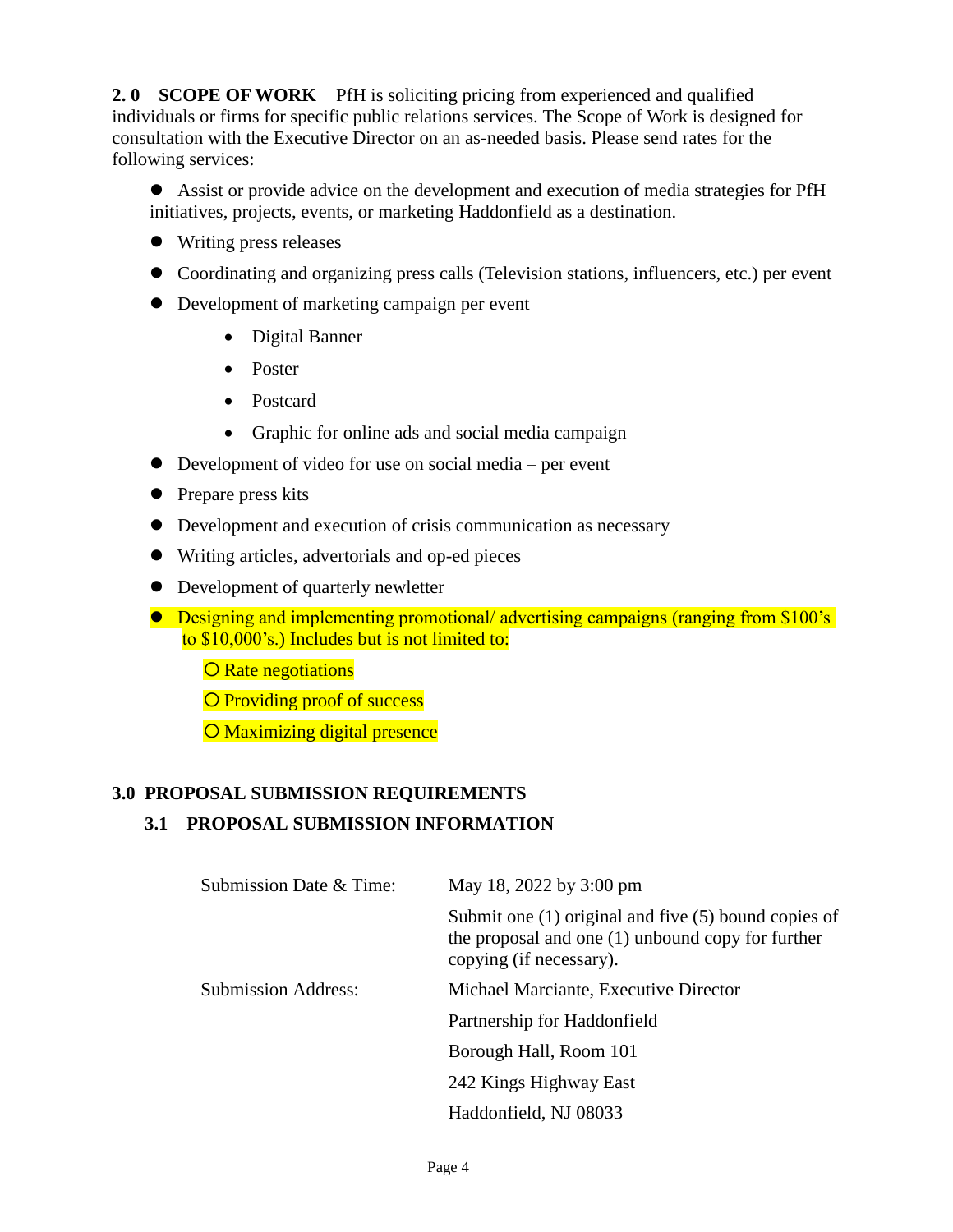Proposals must be received in a sealed envelope designated "Public Relations Services RFP" and must be mailed or hand-delivered to the submission address above.

Only those RFP responses received within the submission date and time deadline will be considered. Responses forwarded to PfH before the submission date and time specified above may be withdrawn upon written application of the Respondent. After the submission date and time specified above, responses that have been collected by the PfH must remain firm for a period of sixty (60) days.

This is a competitive contract. There will be a public reading of the names and prices of the respective proposals at 3 p.m. on Wednesday, May 18, 2022, in Room 102 of the Municipal building of the Borough of Haddonfield.

#### **3.2 WHO TO CONTACT**

Respondents are expected to examine the RFP with care and observe all specified requirements. All questions about the meaning or intent of this RFP are to be directed to PfH prior to the submission deadline.

| Please direct questions to: | Michael Marciante, Executive Director |
|-----------------------------|---------------------------------------|
|                             | Email: downtown@haddonfield-nj.gov    |
|                             | Phone: 856-520-3598                   |

#### **3.3 SECTIONS TO BE INCLUDED IN THE RESPONSE**

Each proposal must include the sections described below. PfH understands that this information may be considered to be proprietary and privileged and where the Respondent so indicates it shall be treated as such and used for in-house evaluation by PfH personnel only.

#### **a. Letter of Interest and Executive Summary**

Attach a letter of interest that explains your firm's interest in working on this Project. Include an "Executive Summary" which explains your firm's qualifications and experience as they pertain to Haddonfield. Also, include the names and titles of the persons who will be authorized to make representations for the Proposer.

#### **b. Proposer Profile**

Provide the following information regarding your firm. If you intend to subcontract some of the proposed work to another firm, similar information should be provided for each subcontractor/subconsultant.

- Provide a brief history of your firm, including the year it was established.
- Provide the names of your firm's principals. Indicate the amount of involvement the principal(s) will have on this account.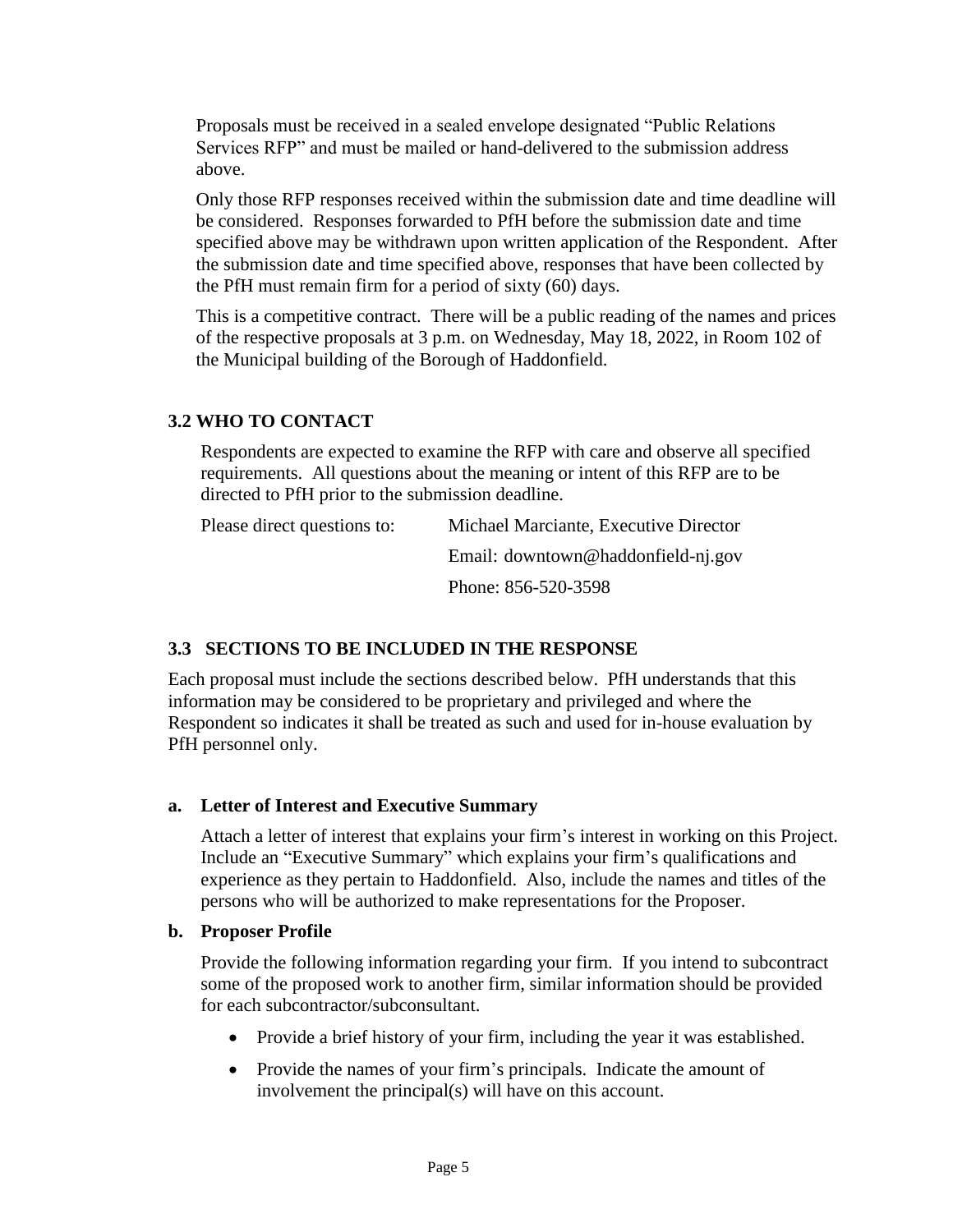- Provide the resume of the team leader that will have the primary responsibility of managing the day-to-day oversight.
- Provide relevant work samples.
- Provide a list of clients comparable to Haddonfield.

#### **c. Rate Proposal**

The proposal shall include a section containing the fee proposal for services.

| Service                                                                                                                                                                    | Price (specified per hour or per event) |
|----------------------------------------------------------------------------------------------------------------------------------------------------------------------------|-----------------------------------------|
| Assist or provide advice on the<br>development and execution of media<br>strategies for PfH initiatives, projects,<br>events, or marketing Haddonfield as a<br>destination |                                         |
| Writing press releases                                                                                                                                                     |                                         |
| Coordinating and organizing press calls<br>(Television stations, influencers, etc.)                                                                                        |                                         |
| Development of marketing campaign<br>digital banner                                                                                                                        |                                         |
| Development of marketing campaign poster                                                                                                                                   |                                         |
| Development of marketing campaign<br>postcard                                                                                                                              |                                         |
| Development of marketing campaign<br>graphic for online ad and social media                                                                                                |                                         |
| Development of video for use on social<br>media                                                                                                                            |                                         |
| Prepare press kits                                                                                                                                                         |                                         |
| Development and execution of crisis<br>communication as necessary                                                                                                          |                                         |
| Writing articles, advertorials and op-ed<br>pieces                                                                                                                         |                                         |
| Development of quarterly newletter                                                                                                                                         |                                         |

### **4.0 BASIS FOR SELECTION & EVALUATION FACTORS FOR AWARD**

The proposals will be reviewed by the Partnership for Haddonfield. In evaluating proposals, PfH will consider the qualifications of the Respondents, whether or not the proposals comply with the prescribed requirements, and such alternates, pricing, and other data, as may be requested in the RFP.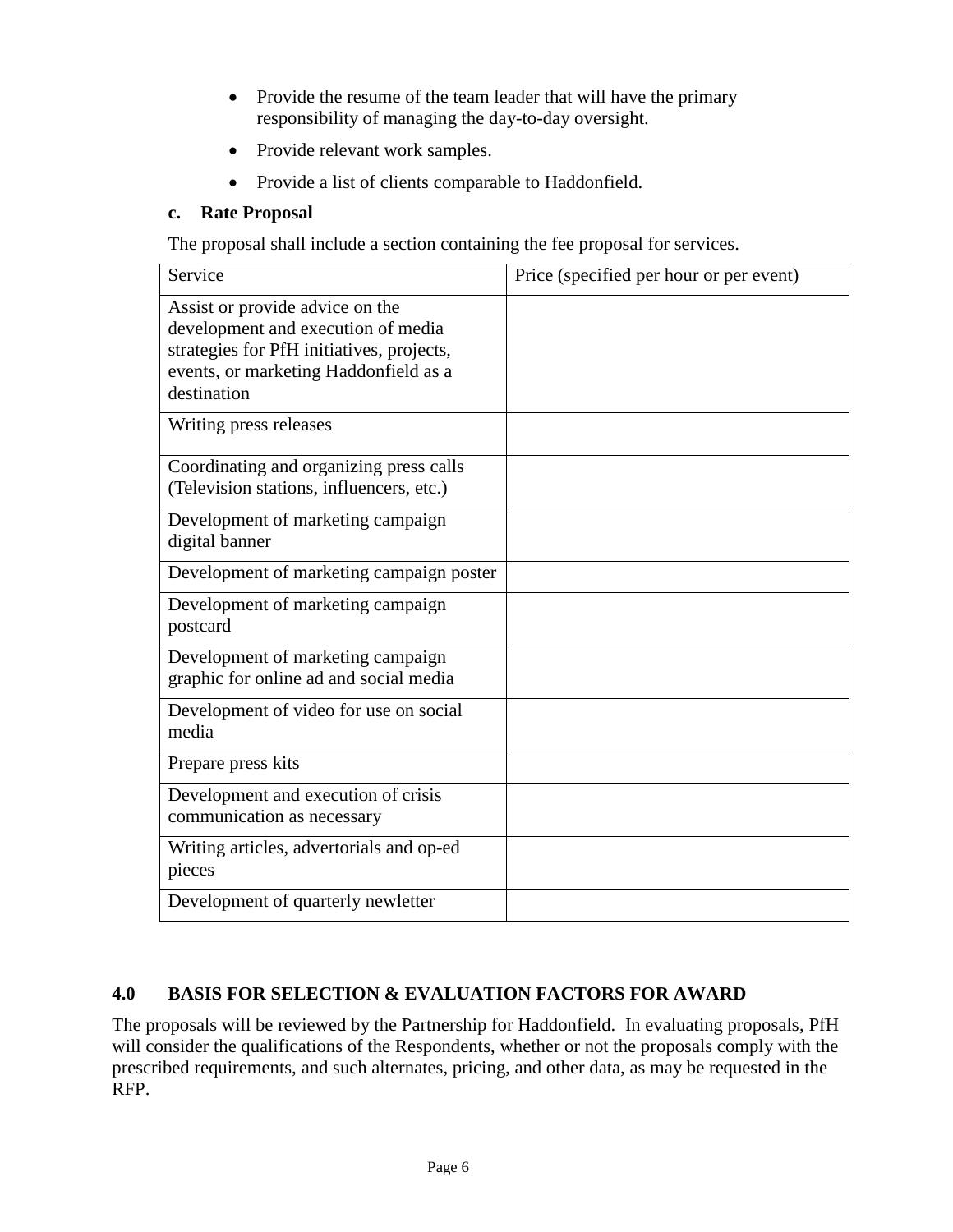The following elements will be the primary considerations in evaluating all submitted proposals and in the selection of a firm:

1. Completion of all required responses in the correct format.

2. An assessment of the Contractor's ability to deliver the indicated service in accordance with the specifications set out in this RFP.

3. The Contractor's stability, experiences, and record of past performance in delivering such services.

4. Evidence of established relationships with regional media and proven track record of placing stories.

5. Qualifications, skills and experience of the individual assigned to PfH for this engagement.

6. Availability of personnel with the required skills and experience for the specific approach proposed.

7. Ability to provide services in a timely manner.

8. Outcome of references.

9. Overall cost of Contractor's proposal.

### **5.0 STATUTORY REQUIREMENTS**

The following statutory requirements shall be applicable to this RFP and be made a part of the Respondent's response. Sample documents for items 6.3 through 6.7 can be found in Appendix A. Respondents may contact PfH if they have questions concerning these items or the necessary forms associated with these items.

# **Failure to submit the required documents is cause for the bid to be rejected.**

### 5.1 **Business Registration Certificate**

In compliance with P.L. 2004, c.57, starting September 1, 2004, all business organizations and individuals that do business with a county or municipality must register and obtain a "Business Registration Certificate" issued by the NJ Department of Treasury, Division of Revenue. The law defines a "Business Organization" as an individual, partnership, association, joint stock company, trust, corporation or other legal business entity or successor thereof.

**The Statutes states that failure to submit the Business Registration Certificate is mandatory cause for the bid to be rejected.**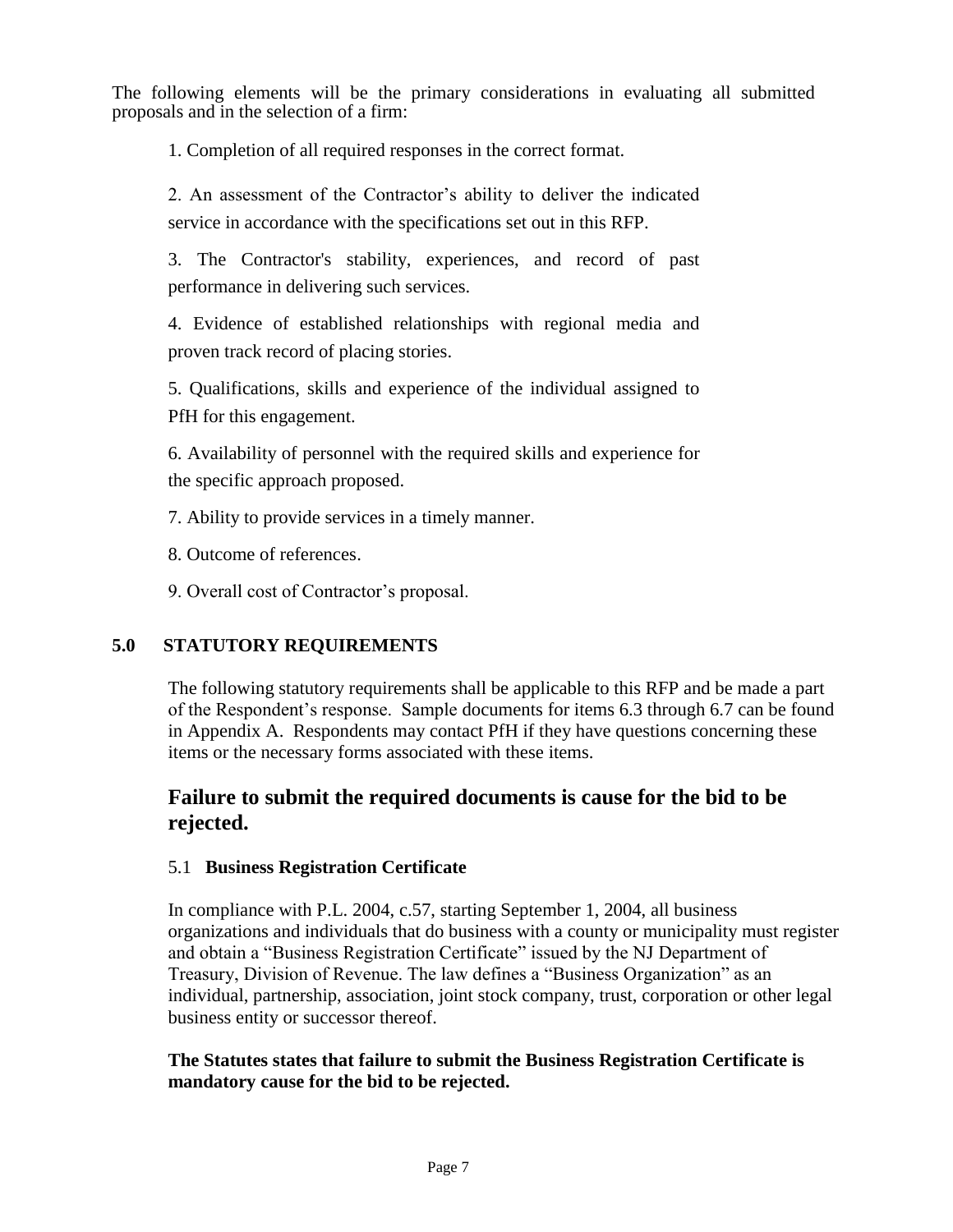There is no charge to obtain a certificate. Businesses can obtain a certificate by calling (609) 292-1730 or at www.nj.gov/njbgs. Individuals can obtain a certificate by calling (609) 292-1730 or at www.nj.gov/treasury/revenue/pdforms/rega.pdf.

## **5.2 Insurance and Indemnification**

The contractor must assume all risks connected with this work. The contractor shall comply with all State Laws and Regulations concerning Worker's Compensation and shall maintain such insurance as will protect the contractor against all claims for damages for personal injury, including death, and property damage which may arise during or as a result of the work done under this Contract, either by the Contractor or by any subcontractor or anyone directly or indirectly employed by either of them.

**The Contractor shall not commence work under this Contract until all insurance required by this section has been obtained and such insurance has been approved by PfH, nor shall the Contractor allow any subcontractor to commence work until all similar insurance required of the subcontractor has been obtained and approved**.

The Contractor's insurance shall apply to and provide coverage for all subcontractors and/or suppliers unless the Contractor forwards to PfH the Certificate of Insurance for the subcontractor and/or supplier. Insurance coverage shall remain in effect until all work under the Contract has been accepted by PfH and at all times thereafter when the Contractor may be replacing defective work.

The Contractor shall furnish PfH with proof of insurance by providing a Certificate of Insurance from the authorized agent. The PfH and the Borough of Haddonfield shall be named as an additional insured. The Contractor shall give PfH 30 day written notice of any material change in, cancellation of, or expiration of the policies. Any insurance company providing coverage must be authorized to do business in the State of New Jersey**. The Contractor may submit to PfH, after notification of award but prior to execution of the contract:** 

Worker's Compensation and Employer's Liability – Statutory

# **5.3 Mandatory Affirmative Action Certification**

Each Contractor shall submit to PfH, after notification of award but prior to execution of a goods and services contract, one of the following three documents:

> 1. A photocopy of a valid letter that the Contractor is operating under an existing Federally approved or sanctioned affirmative action program (good for one year from the date of the letter); or

2. A photocopy of a Certificate of Employee Information Report approval, issued in accordance with N.J.A.C. 17:27-4; or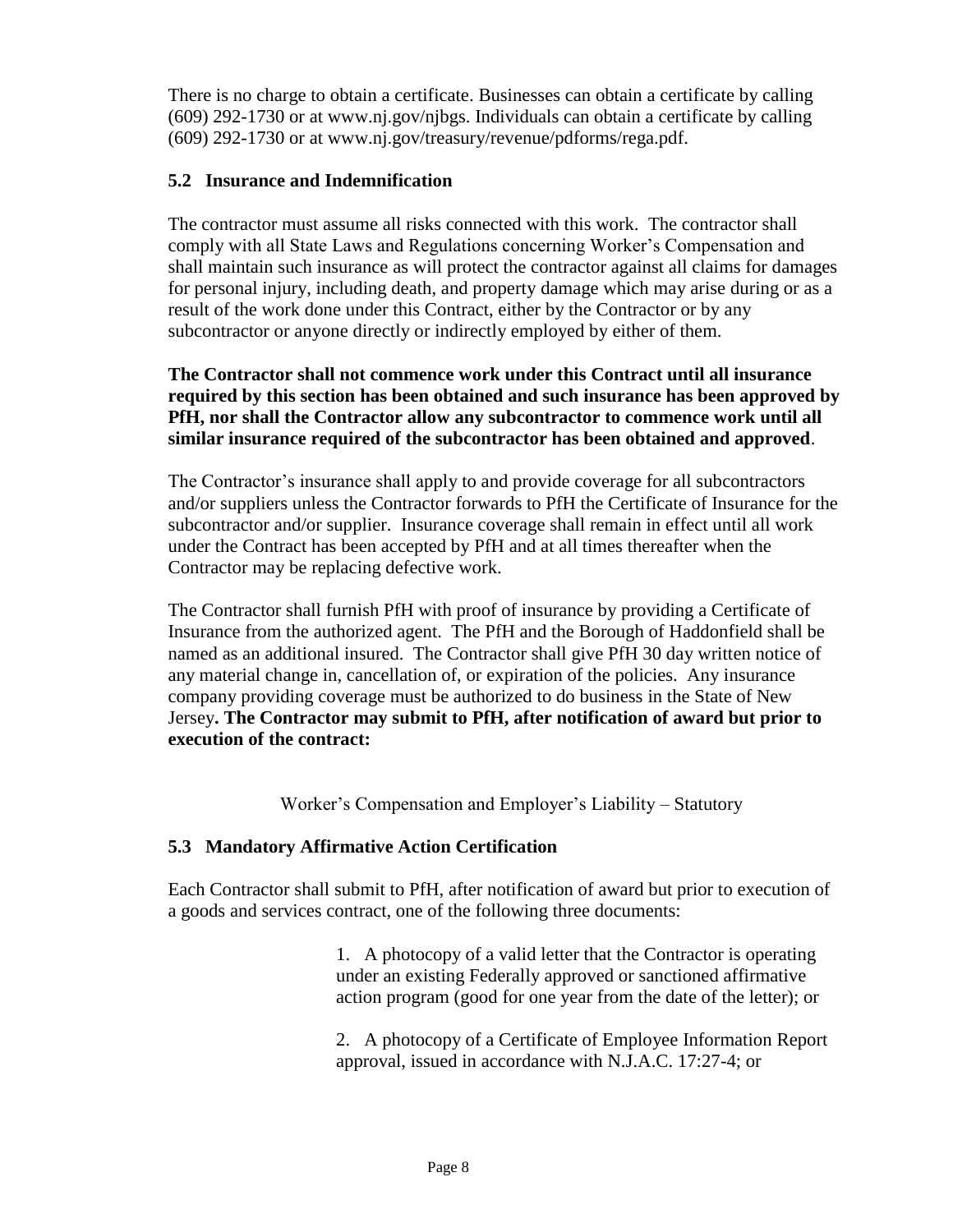3. A photocopy of an Employee Information Report (Form AA302) provided by the Division and distributed to PfH to be completed by the Contractor in accordance with N.J.A.C. 17:27-4

#### **This form provides the bidder guidance on the requirements. It is advisory in nature only and is a non-mandatory, waiveable form.**

For information on the requirements of the Affirmative Action Law, contact: Division of Contract Compliance & Equal Employment Opportunity in Public **Contracting** Department of the Treasury State of New Jersey P.O. Box 209 Trenton, NJ 08625-0209 (609) 292-5473 Web Address: [www.state.nj.us/treasury/contract\\_compliance/ccmail.html](http://www.state.nj.us/treasury/contract_compliance/ccmail.html)

The requirement is described and fully displayed in Appendix A

### **5.4 Americans with Disabilities Act of 1990**

The Federal Americans with Disabilities Act of 1990 requires bid specifications and contracts to contain language that prohibits discrimination on the basis of disability by public entities in all services, programs and activities provided or made available by public entities.

The requirement is described and fully displayed in Appendix A

### **5.5 Stockholder Disclosure**

No corporation or partnership shall be awarded any contract for the performance of any work or the furnishing of any materials or supplies, unless, prior to the receipt of the bid or accompanying the bid of said corporation or partnership, there is submitted a statement setting forth the names and addresses of all stockholders in the corporation or partnership who own ten (10) percent or greater interest therein. Form of Statement shall be completed and attached to the bid proposal.

The Attorney General has concluded that the provisions of N.J.S,A, 53:25-24.2, in referring to corporations and partnerships, are intended to apply to all forms of corporations and partnerships, including, but not limited to, limited partnerships, limited liability corporations, limited liability partnerships, and Subchapter S corporations.

This requires bidders to disclose whether they are a partnership, corporation or sole proprietorship. This form shall be completed, signed and notarized. Failure of the bidder to submit the required information is cause for automatic rejection of the bid.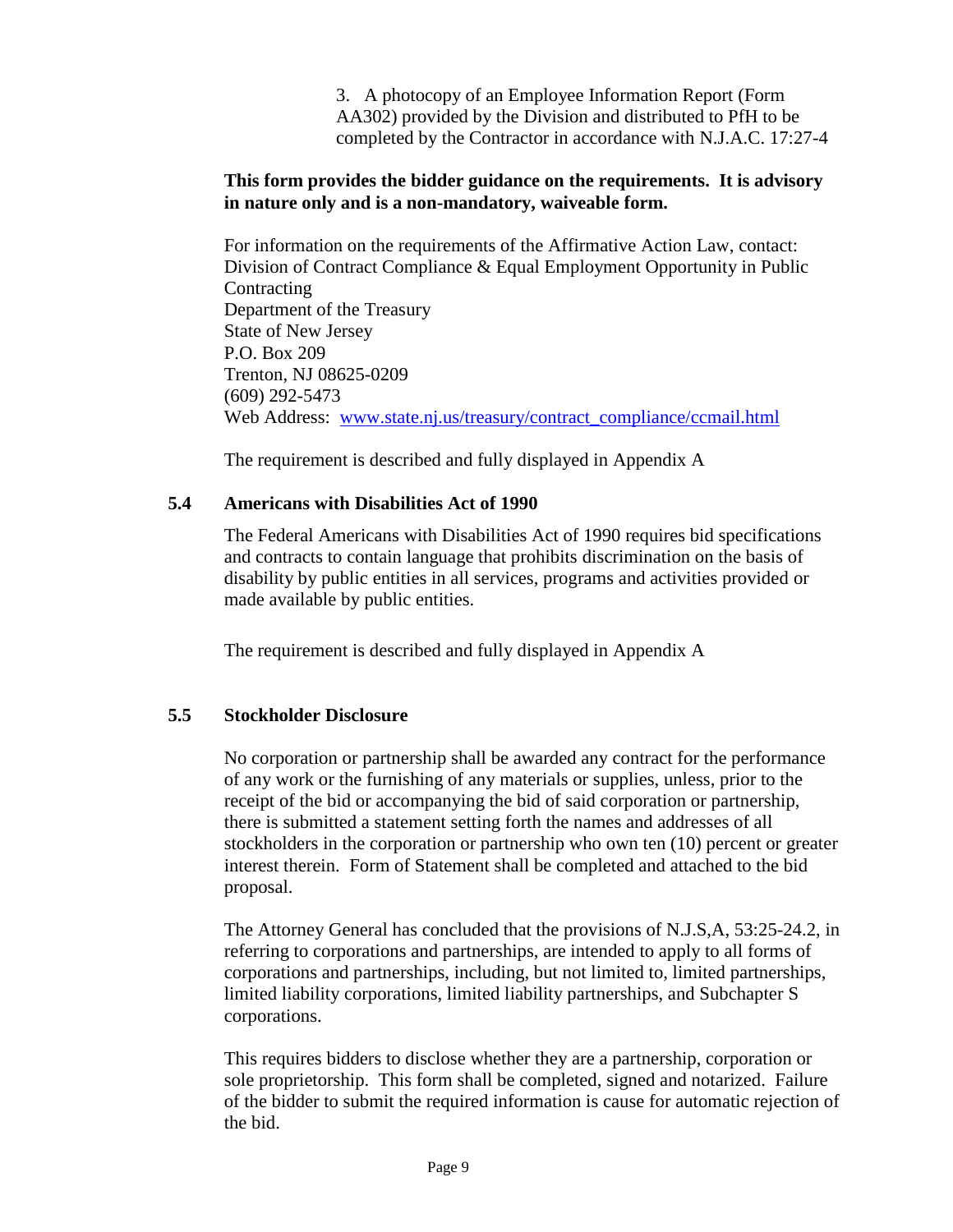## **Failure to submit the Stockholder Disclosure is cause for the bid to be rejected.**

The requirement is described and fully displayed in Appendix A

# **5.6 Debarred, Suspended and Disqualified Bidder Provision**

The Respondent shall submit with its RFP response a sworn statement, which is part of this RFP, signed by an officer or partner of the Respondent's firm, indicating whether or not the Respondent is, at the time of the proposal, included on the State Treasurer's List of Debarred, Suspended, or Disqualified Bidders.

## **Failure to submit the Debarred, Suspended and Disqualified Bidder Provision is cause for the bid to be rejected.**

The requirement is described and fully displayed in Appendix A

# **5.7 Non-Collusion Affidavit**

The Non-Collusion Affidavit, which is part of this RFP, shall be properly executed and submitted with the RFP response.

#### **Failure to submit the Non-Collusion Affidavit is cause for the bid to be rejected.**

The requirement is described fully displayed in Appendix A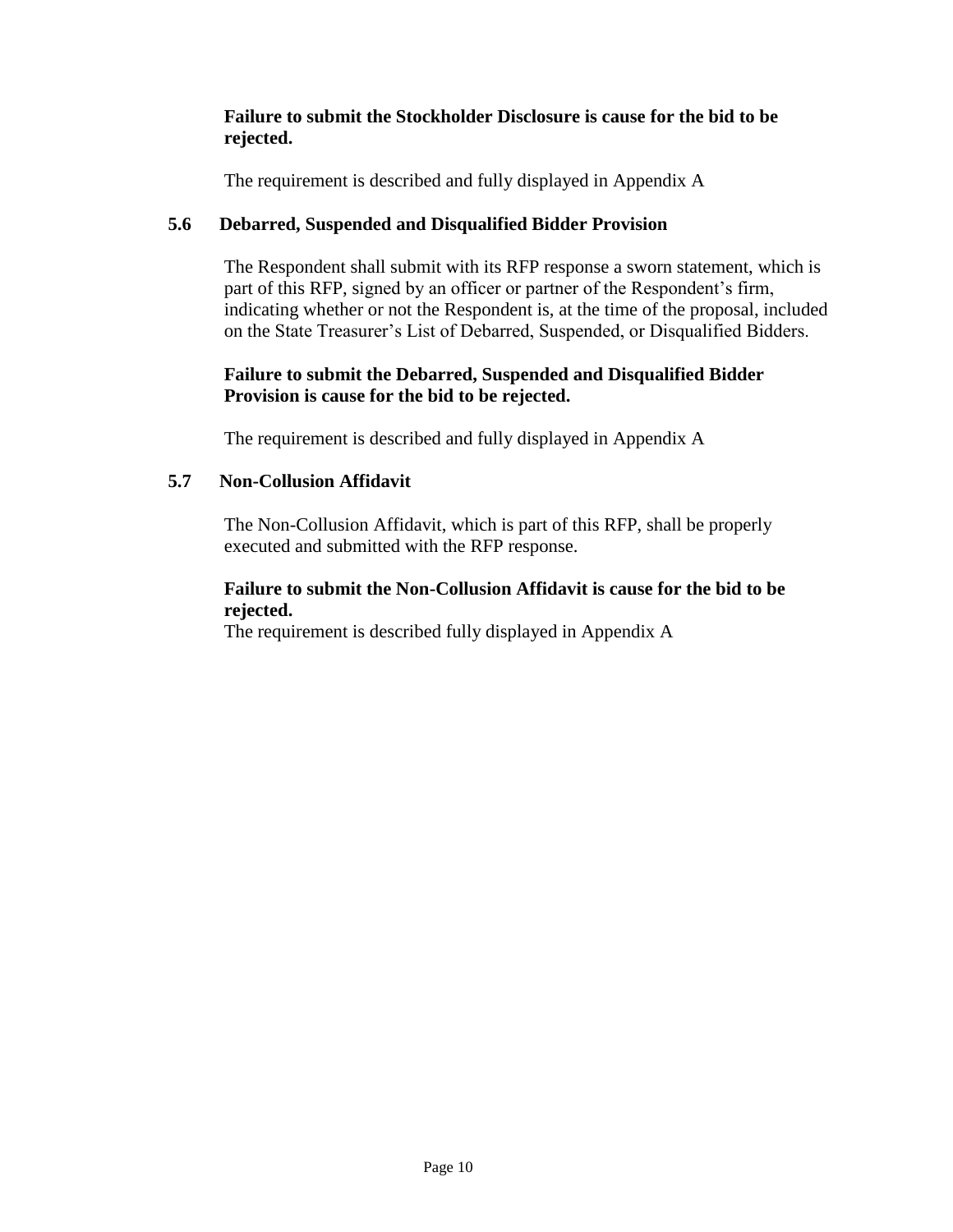# **APPENDIX A**

# **ADMINISTRATIVE FORM**

# **PROPOSAL CHECKLIST**

The following checklist is provided to assist in the development of an RFP Response. Please initial on the lines below for each document/section attesting to the fact that you have read and/or included the documents with your RFP response.

#### **DOCUMENTS: Failure to submit these documents is cause for the bid to be rejected**

| <b>Business Registration Certificate</b>    |  |
|---------------------------------------------|--|
| <b>Stockholder Disclosure Certification</b> |  |
| Debarred List Affidavit                     |  |
| Non-Collusion Affidavit                     |  |

**Additional Documents:** These documents may be submitted after notification of award but prior

to the execution of the contract

 Certification of Insurance \_\_\_\_\_\_ Affirmative Action Compliance Notice

Date: Company: Company: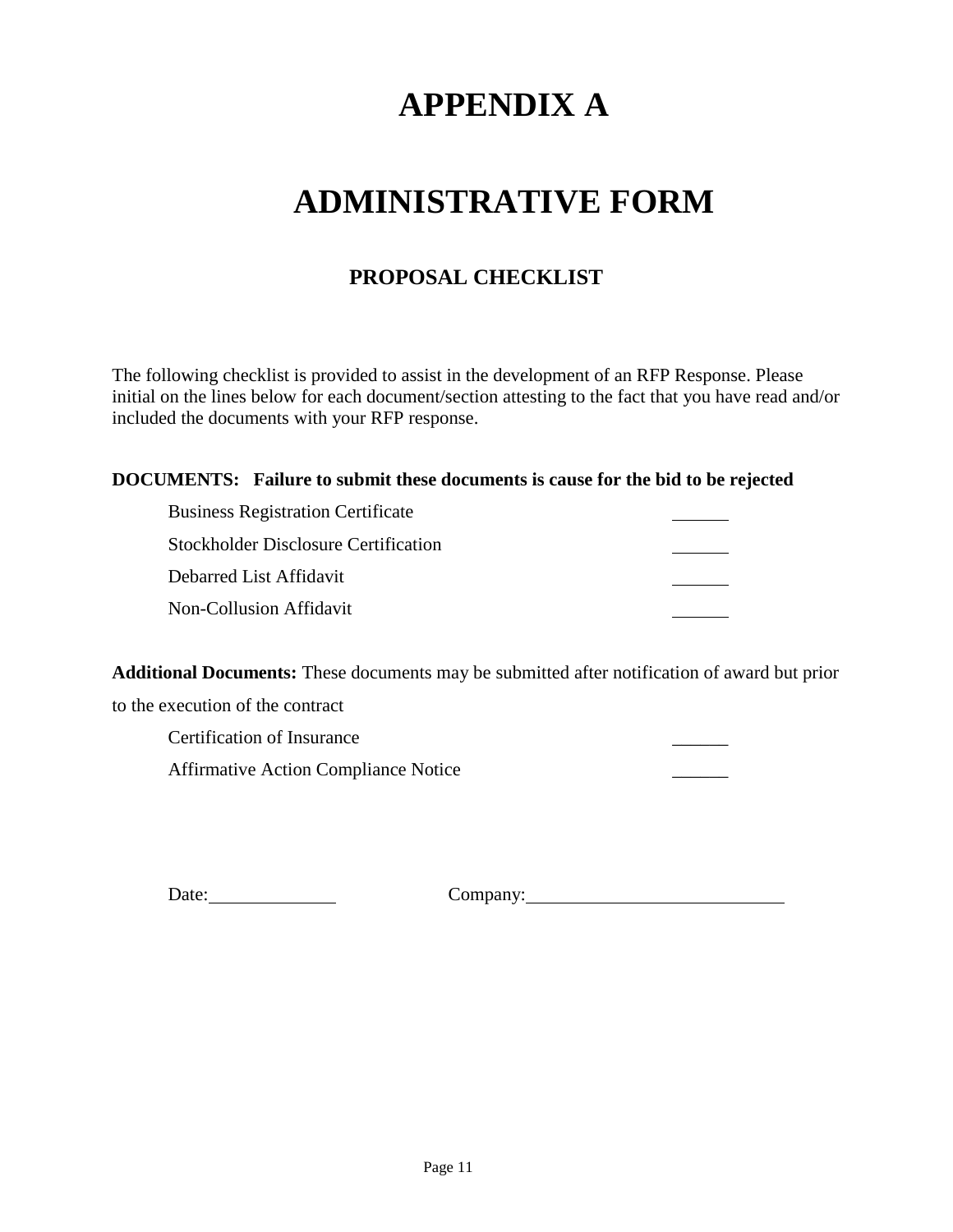# **AFFIRMATIVE ACTION COMPLIANCE NOTICE N.J.S.A. 10:5-31 AND N.J.A.C. 17:27**

# **GOODS AND SERVICES CONTRACTS (INCLUDING PROFESSIONAL SERVICES)**

This form is a summary of the successful bidder's requirement to comply with the requirements of N.J.S.A. 10:5-31 and N.J.A.C. 17:27.

The successful bidder shall submit to the public agency, after notification of award but prior to execution of this contract, one of the following three documents as forms of evidence:

> 1.0 A photocopy of a valid letter that the contractor is operating under an existing Federally approved or sanctioned affirmative action program (good for one year from the date of the letter);

> > OR

2.0 A photocopy of a Certificate of Employee Information Report approval, issued in accordance with N.J.A.C. 17:27-4;

OR

(c ) A photocopy of an Employee Information Report (Form AA302) provided by the Division and distributed to the public agency to be completed by the contractor in accordance with N.J.A.C. 17:27-4.

The successful vendor may obtain the Affirmative Action Employee Information Report (AA302) from the contracting unit during normal business hours.

The successful vendor(s) must submit the copies of the AA302 Report to the Division of Contract Compliance and Equal Employment Opportunity in Public Contracts (Division). The Public Agency copy is submitted to the public agency, and the vendor copy is retained by the vendor.

The undersigned vendor certifies that he/she is aware of the commitment to comply with the requirements of N.J.S.A. 10:5-31 and N.J.A.C. 17:27 and agrees to furnish the required forms of evidence.

The undersigned vendor further understands that his/her bid shall be rejected as non-responsive if said contractor fails to comply with the requirements of N.J.S.A. 10:5-31 and N.J.A.C. 17:27.

COMPANY: SIGNATURE:

| <b>PRINT NAME:</b> | TITLE: |
|--------------------|--------|
|--------------------|--------|

| TI E.<br>.ILC: |  |  |  |
|----------------|--|--|--|
|                |  |  |  |

| T.<br>$\ddot{\phantom{a}}$<br>--<br>- |  |
|---------------------------------------|--|
|                                       |  |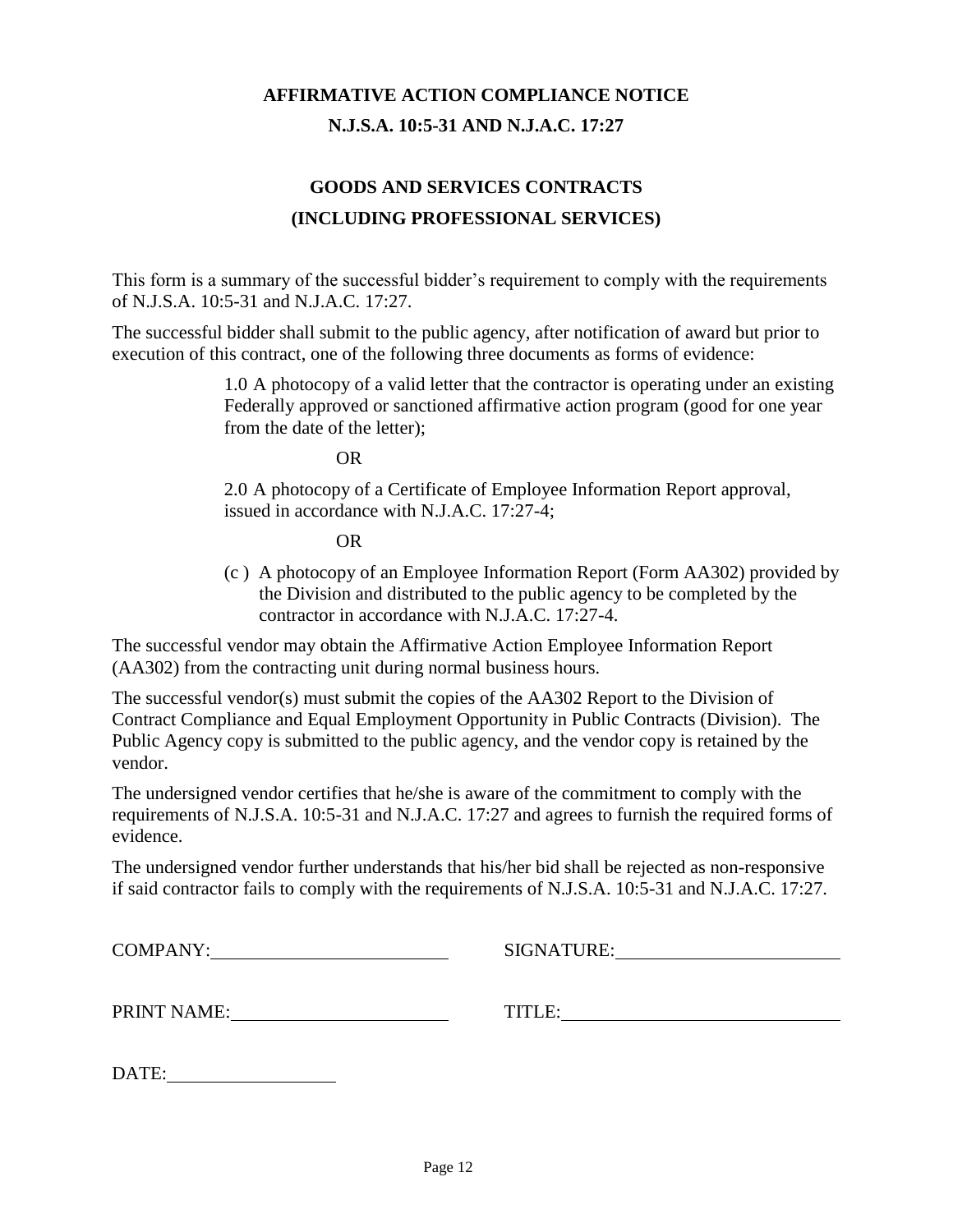# **P.L. 1975. C. 127 (N.J.A.C. 17:27) MANDATORY AFFIRMATIVE ACTION LANGUAGE**

#### PROCUREMENT, PROFESSIONAL AND SERVICE CONTRACTS

During the performance of this contract, the contractor agrees as follows:

The contractor or subcontractor, where applicable, will not discriminate against any employee or applicant for employment because of age, race, creed, color, national origin, ancestry, marital status, affectional or sexual orientation or sex. Except with respect to affectinoal or sexual orientation, the contractor will take affirmative action to ensure that such applicants are recruited and employed, and that employees are treated during employment, without regard to their age, race, creed, color, nation origin, ancestry, marital status, affectional or sexual orientation or sex. Such action shall include, but not be limited to the following: employment, upgrading, demotion, or transfer; recruitment or recruitment advertising; layoff or termination; rates of pay or other forms of compensation; and selection for training, including apprenticeship. The contractor agrees to post in conspicuous places, available to employees and applicants for employment, notices to be provided by the public agency compliance officer setting for the provisions of this non-discrimination clause.

The contractor or subcontractor, where applicable will, in all solicitations or advertisements for employees placed by or on behalf of the contractor, state that all qualified applicants will receive consideration for employment without regard to age, race, creed, color, national origin, ancestry, marital status, affectional or sexual orientation or sex.

The contractor or subcontractor, where applicable, will send to each labor union or representative of workers with which it has a collective bargaining agreement or other contract or understanding, a notice, to be provided by the agency contracting officer advising the labor union or workers, representative of the contractor's commitments under this act and shall post copies of the notice in conspicuous places available to employees and applicants for employment;

The contractor or subcontractor, where applicable, agrees to comply with any regulations promulgated by the Treasurer pursuant to N.J.S.A. 10:5-31 et seq., as amended and supplemented from time to time and the Americans with Disabilities Act.

The contractor or subcontractor agrees to make good faith efforts to employ minority and women workers consistent with the applicable county employment goals established in accordance with N.J.A.C. 17:27-5.2 or a binding determination of the applicable county employment goals determined by the Division, pursuant to N.J.A.C. 17:27-5.2.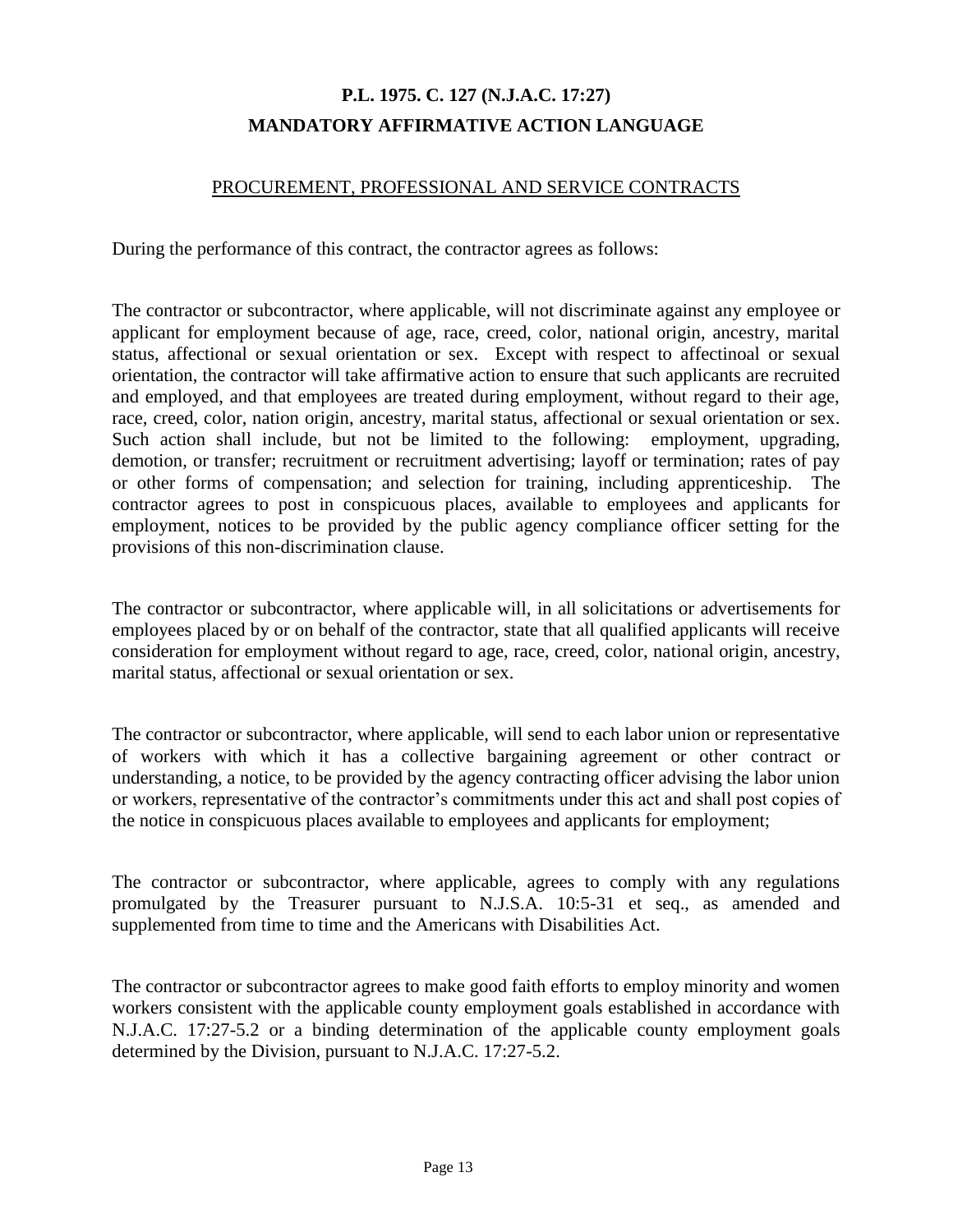The contractor or subcontractor agrees to inform in writing appropriate recruitment agencies including, but not limited to, employment agencies, placement bureaus, colleges, universities, labor unions, that it does not discriminate on the basis of age, race, creed, color, national origin, ancestry, marital status, affectional or sexual orientation, or sex, and that it will discontinue the use of any recruitment agency which engages in direct or indirect discriminatory practices.

The contractor or subcontractor agrees to revise any of its testing procedures, if necessary, to assure that all personnel testing conforms with the principles of job-related testing, as established by the statutes an court decisions of the State of New Jersey and as established by applicable Federal law and applicable Federal court decisions.

In conforming with the applicable employment goals, the contractor or subcontractor agrees to review all procedures relating to transfer upgrading, downgrading and layoff to ensure that all such actions are taken without regard to age, race, creed, color, national origin, ancestry, marital status, affectional or sexual orientation, or sex, and conform with the applicable Federal law and consistent with the statutes and court decisions of the State of New Jersey, and applicable Federal court decisions.

The contractor and its subcontractors shall furnish such reports or other documents to the Division of Contract Compliance and EEO as may be requested by the office from time to time in order to carry out the purposes of these regulations, and public agencies shall furnish such information as may be requested by the Division of Contract Compliance and EEO for conducting a compliance investigation pursuant to **Subchapter 10 of the Administrative Code NJAC 17:27.**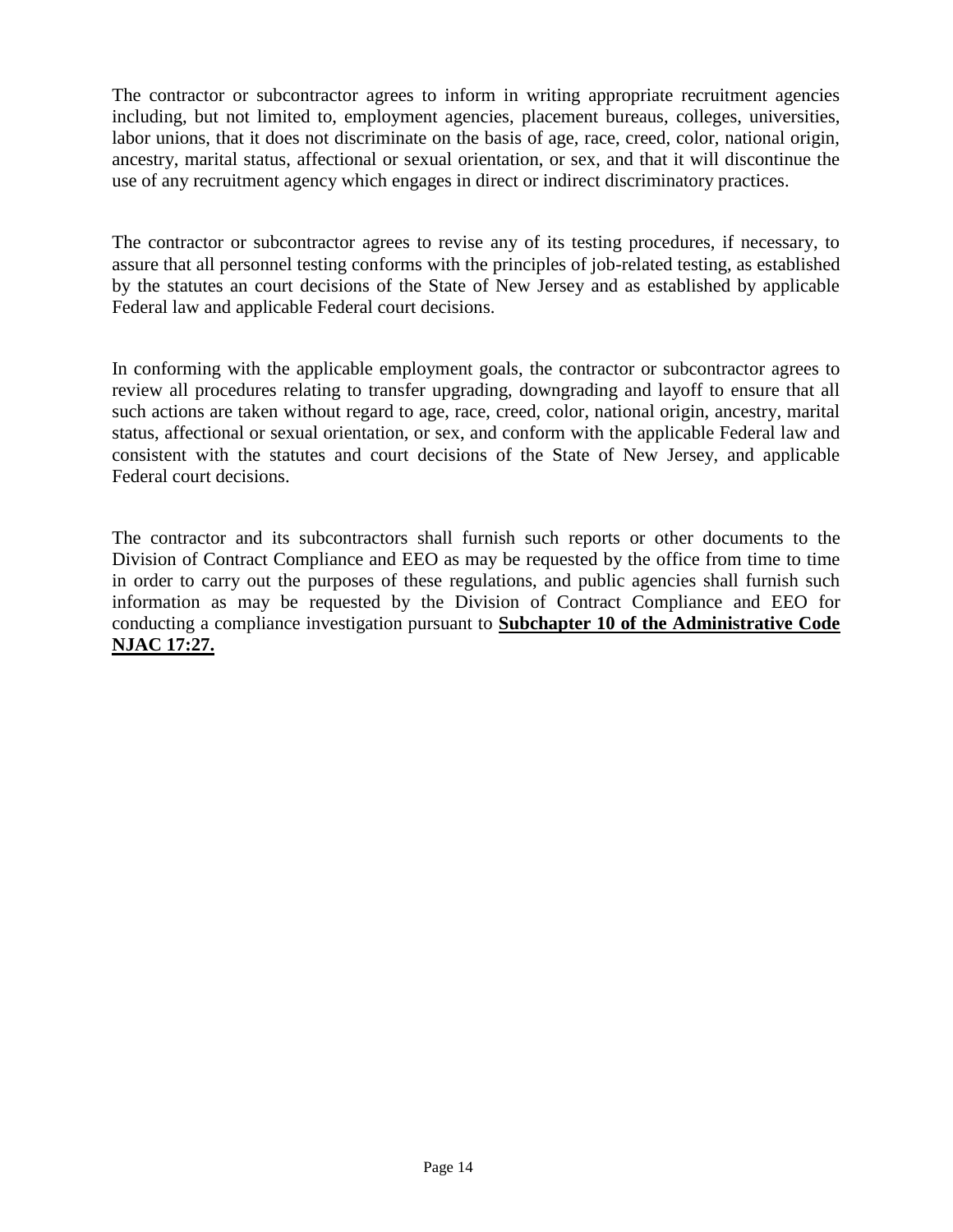## **MANDATORY LANGUAGE – AMERICANS WITH DISABILITIES ACT OF 1990**

The Federal Americans with Disabilities Act of 1990 requires bid specifications and contracts to contain language that prohibits discrimination on the basis of disability by public entities in all services, programs and activities provided or made available by public entities.

The requirement is described and fully displayed in Appendix A.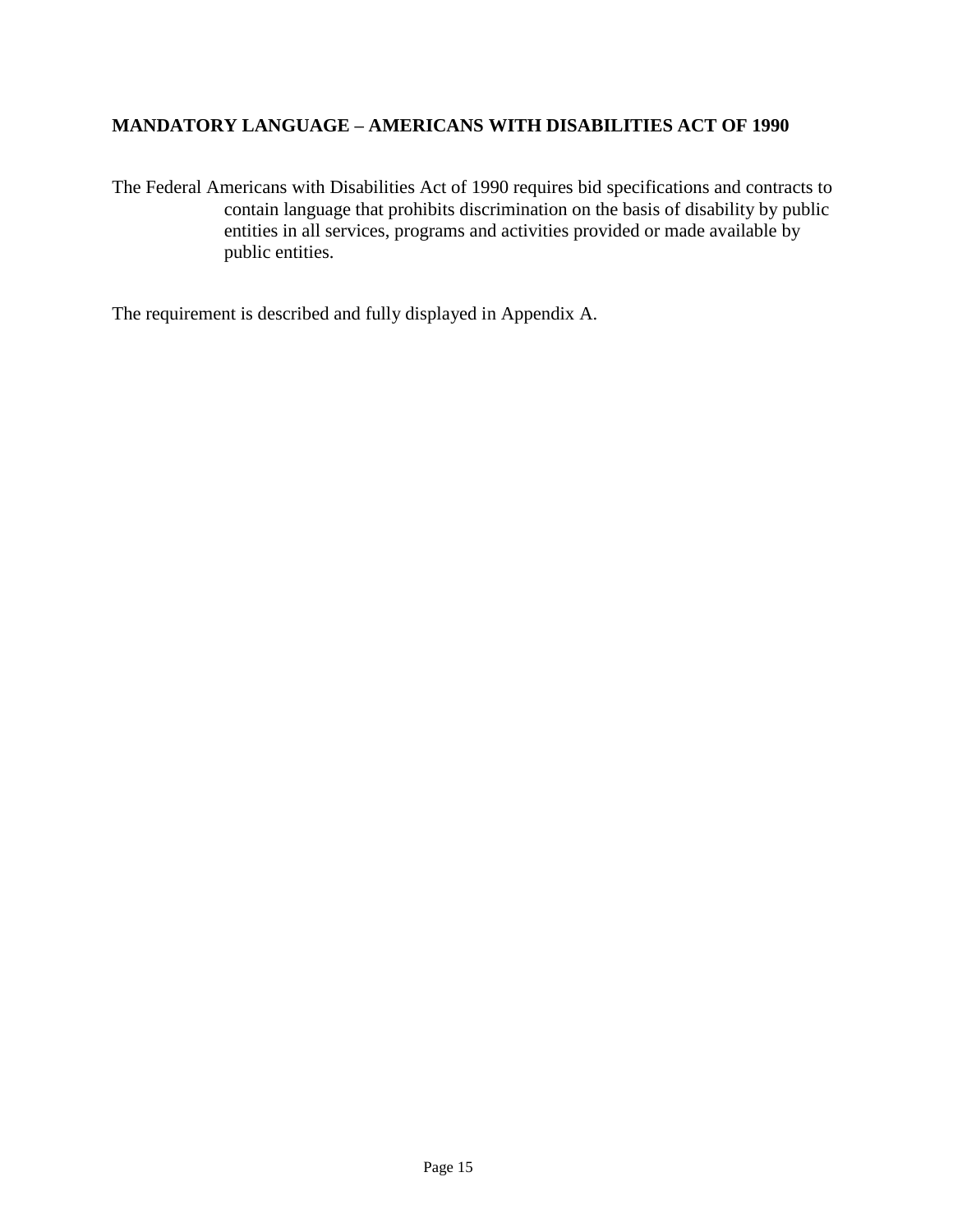### **AMERICANS WITH DISABILITIES ACT OF 1990**

#### **Equal Opportunity for Individuals with Disability**

The contractor and the Partnership for Haddonfield, (hereafter "owner") do hereby agree that the provisions of Title 11 of the Americans With Disabilities Act of 1990 (the "Act")(42 U.S.C. s121 01 ET SEQ.), which prohibits discrimination on the basis of disability by public entities in all services, programs, and activities provided or made available by public entities, and the rules and regulations promulgated pursuant there unto, are made a part of this contract. In providing any aid, benefit, or service on behalf of the owner pursuant to this contract, the contractor agrees that the performance shall be in strict compliance with the Act. In the event that the contractor, its agents, servants, employees, or subcontractors violate or are alleged to have violated the Act during the performance of this contract, the contractor shall defend the owner in any action or administrative proceeding commenced pursuant to this Act. The contractor shall indemnify, protect, and save harmless the owner, its agents, servants, and employees from and against any and all suits, claims, losses, demands, or damages, of whatever kind or nature arising out of or claimed to arise out of the alleged violation. The contractor shall, at its own expense, appear, defend, and pay any and all charges for legal services and any and all costs and other expenses rising from such action or administrative proceeding or incurred in connection therewith. In any and all complaints brought pursuant to the owner's grievance procedure, the contractor agrees to abide by any decision of the owner which is rendered pursuant to said grievance procedure, the contractor agrees to abide by any decision of the owner which is rendered pursuant to said grievance procedure. If any action or administrative proceeding results in an award of damages against the owner, or if the owner incurs any expense to cure a violation of the ADA which has been brought pursuant to its grievance procedure, the contractor shall satisfy and discharge the same at its own expense.

The owner shall, as soon as practicable after a claim has been made against it, give written notice thereof to the contractor along with full and complete particulars of the claim. If any action or administrative proceeding is brought against the owner or any of its agents, servants, and employees, the *owner shall* expeditiously forward or have forwarded to the contractor every demand, complaint, notice, summons, pleading, or other process received by the owner or its representatives.

It is expressly agreed and understood that any approval by the owner of the services provided by the contractor pursuant to this contract will not relieve the contractor of the obligation to comply with the Act and to defend, indemnify, protect, and save harmless the owner pursuant to this paragraph.

It is further agreed and understood that the owner assumes no obligation to indemnify or save harmless the contractor, its agents, servants, employees and subcontractors for any claim which may arise out of their performance of this Agreement. Furthermore, the contractor expressly understands and agrees that the provisions of this indemnification clause shall in no way limit the contractor's obligations assumed in this Agreement, nor shall they be construed to relieve the contractor from any liability, nor preclude the owner from taking any other actions available to it under any other provisions of the Agreement or otherwise at law.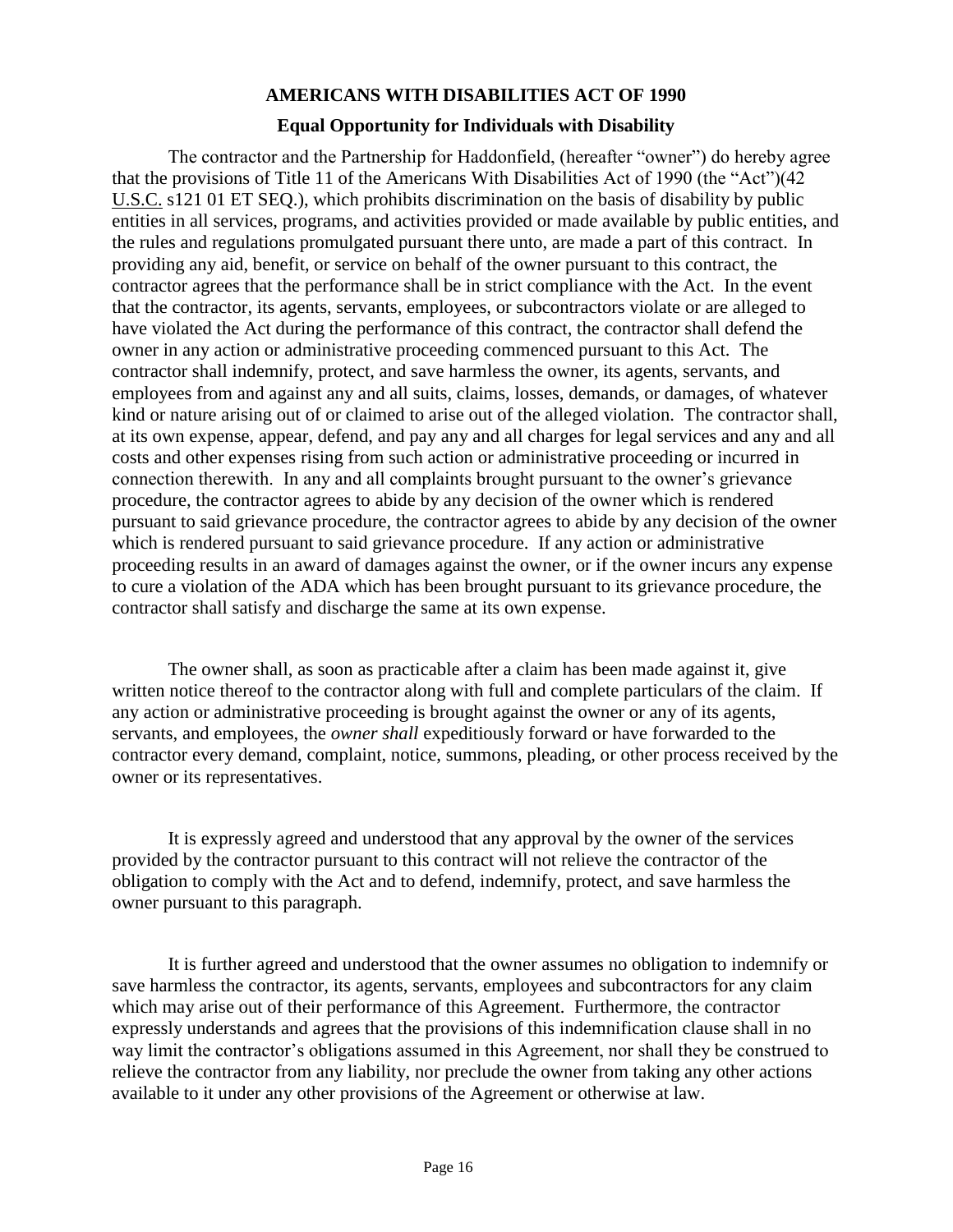## **STOCKHOLDER DISCLOSURE CERTIFICATION**

No corporation or partnership shall be awarded any contract for the performance of any work or the furnishing of any materials or supplies, unless, prior to the receipt of the bid or accompanying the bid of said corporation or partnership, there is submitted a statement setting forth the names and addresses of all stockholders in the corporation or partnership who own ten (10) percent or greater interest therein. Form of Statement shall be completed and attached to the bid proposal.

The Attorney General has concluded that the provisions of N.J.S,A, 53:25-24.2, in referring to corporations and partnerships, are intended to apply to all forms of corporations and partnerships, including, but not limited to, Limited partnerships, limited liability corporations, limited liability partnerships, and Subchapter S corporations.

This requires bidders to disclose whether they are a partnership, corporation or sole proprietorship. This form shall be completed, signed and notarized. Failure of the bidder to submit the required information is cause for automatic rejection of the bid.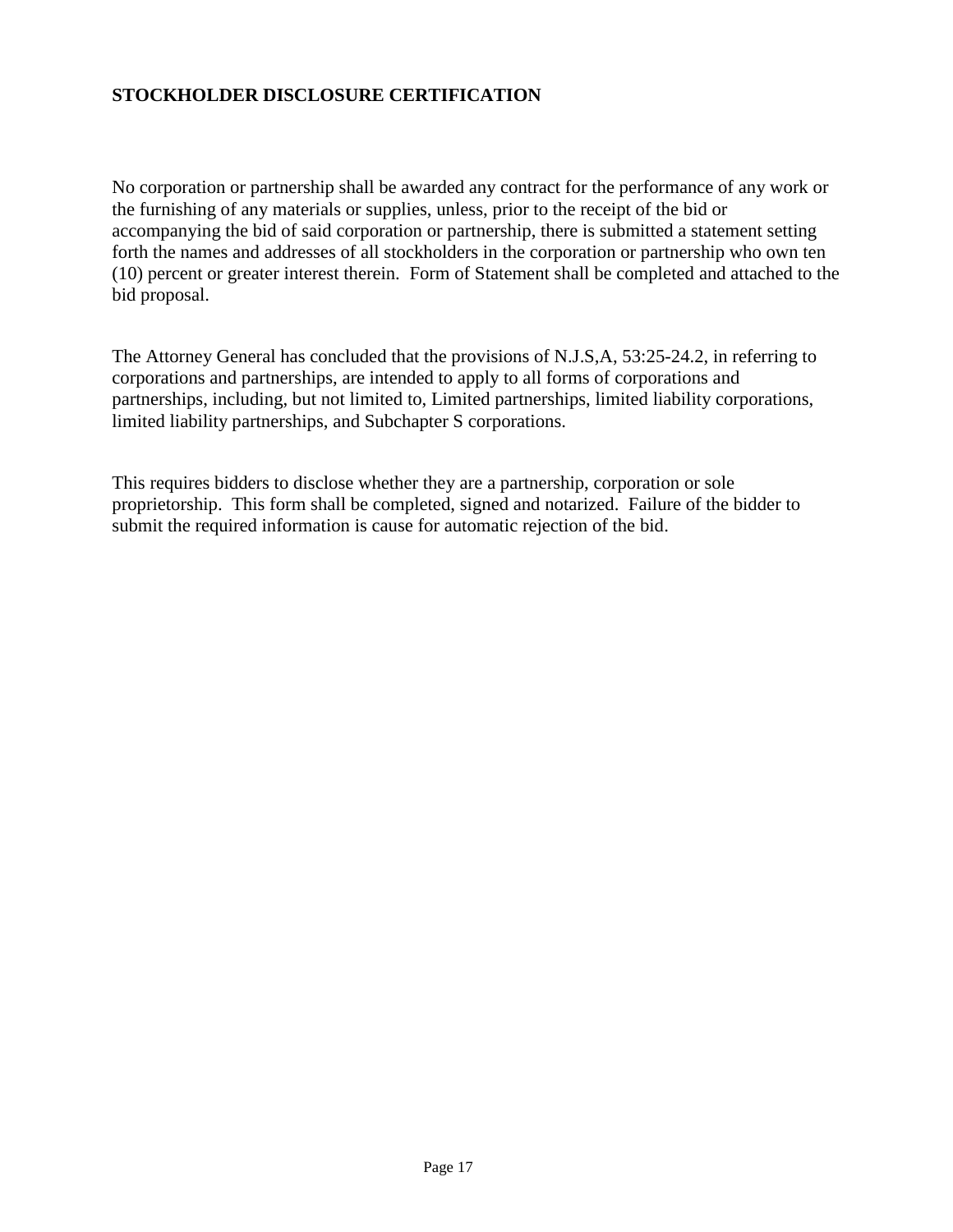#### **STOCKHOLDER DISCLOSURE CERTIFICATION**

This statement shall be included with Bid Submission

#### Name of Business

I certify that the list below contains the names and home addresses of all stockholder holding 10% or more of the issued and outstanding stock of the undersigned.

#### **OR**

I certify that no one stockholder owns 10% or more of the issued and outstanding stock of the undersigned.

#### **Check the item that represents the type of business organization:**

| Partnership         | <b>Limited Liability Corporation</b> |
|---------------------|--------------------------------------|
| _Corporation        | Limited Liability Partnership        |
| Sole Proprietorship | Limited Partnership                  |

#### **Signed and notarize the form below, and, if necessary, complete the stockholder list below.**

| (use additional paper if necessary)                                                                                                    |                                                                                                                                                                                                                                                     |
|----------------------------------------------------------------------------------------------------------------------------------------|-----------------------------------------------------------------------------------------------------------------------------------------------------------------------------------------------------------------------------------------------------|
| Stockholders:                                                                                                                          |                                                                                                                                                                                                                                                     |
|                                                                                                                                        | Name: $\frac{1}{\sqrt{1-\frac{1}{2}} \cdot \frac{1}{2}}$                                                                                                                                                                                            |
| Home Address: 2008                                                                                                                     |                                                                                                                                                                                                                                                     |
| <u> 1989 - Johann Stein, Amerikaansk politiker (* 1908)</u>                                                                            |                                                                                                                                                                                                                                                     |
|                                                                                                                                        | Home Address: No. 1996                                                                                                                                                                                                                              |
| Name: $\frac{1}{2}$ Name:                                                                                                              | Name: $\frac{1}{2}$ Name:                                                                                                                                                                                                                           |
| <u> Louis Communication (Communication Communication Communication Communication Communication Communication Com</u>                   | Home Address: 2000<br>the control of the control of the control of the control of the control of the control of the control of the control of the control of the control of the control of the control of the control of the control of the control |
| Subscribed and sworn before me this _____ day of<br>$\overline{\phantom{a}20\phantom{a}}$ . 20 $\overline{\phantom{a}20\phantom{a}}$ . |                                                                                                                                                                                                                                                     |
| (Notary Public)                                                                                                                        | (Affiant)                                                                                                                                                                                                                                           |
| My Commission expires:                                                                                                                 | (Print name & title of affiant)                                                                                                                                                                                                                     |
|                                                                                                                                        | (Corporate Seal)                                                                                                                                                                                                                                    |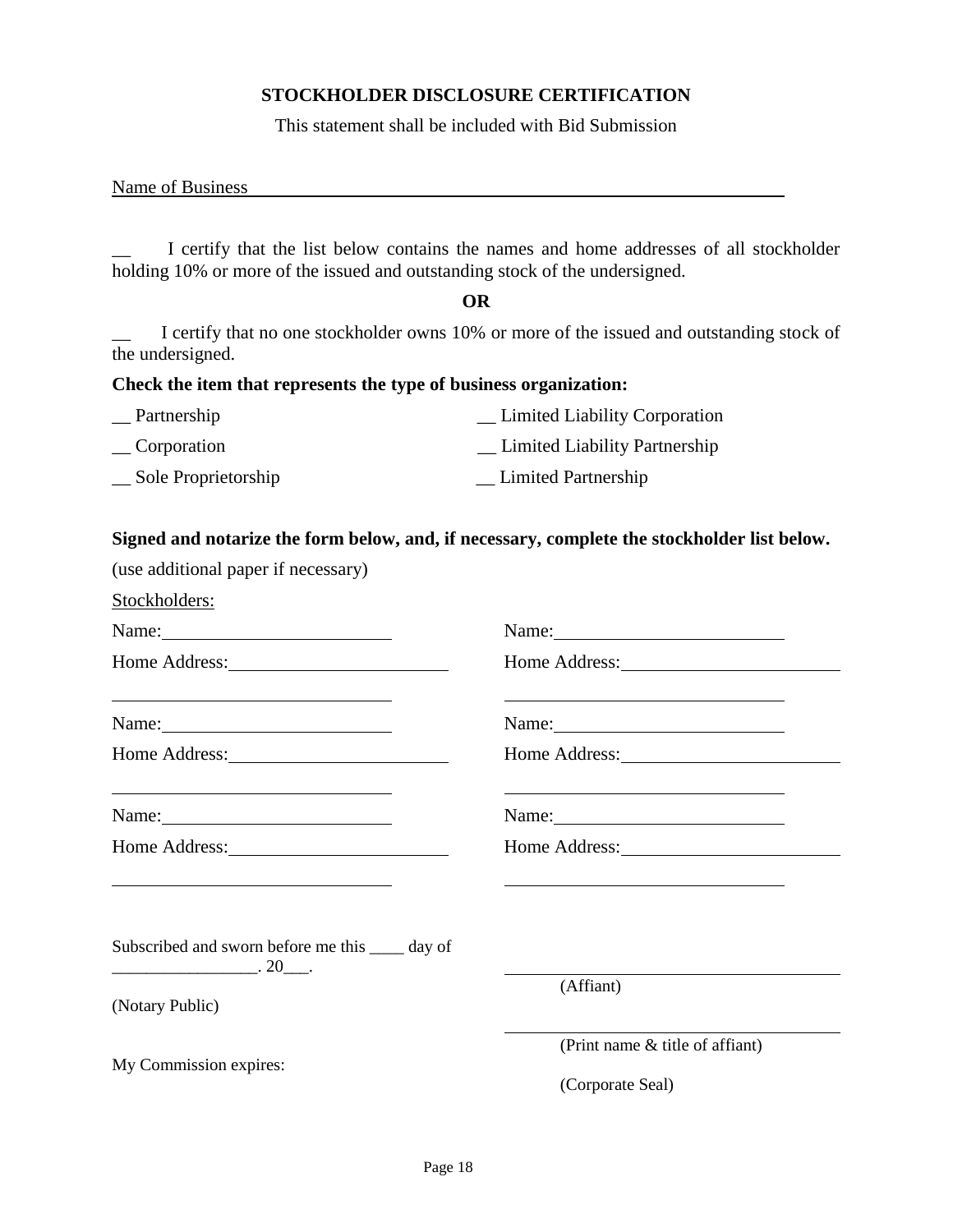#### **STATE OF NEW JERSEY DEBARRED LIST AFFIDAVIT**

| <b>STATE OF NEW JERSEY</b>                                             |     |           |         |
|------------------------------------------------------------------------|-----|-----------|---------|
|                                                                        | ss. |           |         |
| <b>COUNTY OF</b>                                                       |     |           |         |
|                                                                        |     | the<br>οf | of      |
|                                                                        |     |           | of full |
| age, being duly sworn according to law on my oath depose and say that: |     |           |         |
|                                                                        |     |           |         |

I am  $\frac{1}{\sqrt{1-\frac{1}{\sqrt{1-\frac{1}{\sqrt{1-\frac{1}{\sqrt{1-\frac{1}{\sqrt{1-\frac{1}{\sqrt{1-\frac{1}{\sqrt{1-\frac{1}{\sqrt{1-\frac{1}{\sqrt{1-\frac{1}{\sqrt{1-\frac{1}{\sqrt{1-\frac{1}{\sqrt{1-\frac{1}{\sqrt{1-\frac{1}{\sqrt{1-\frac{1}{\sqrt{1-\frac{1}{\sqrt{1-\frac{1}{\sqrt{1-\frac{1}{\sqrt{1-\frac{1}{\sqrt{1-\frac{1}{\sqrt{1-\frac{1}{\sqrt{1-\frac{1}{\sqrt{1-\frac{1}{\sqrt{1-\frac{1}{\sqrt{1$ \_\_\_\_\_\_\_\_\_\_\_\_\_\_\_\_\_\_\_\_\_\_\_\_\_\_\_\_\_\_\_\_ the Bidder making the Proposal for the above named work, and that I executed the said Proposal with full authority to do so; that said Bidder at the time of making this Bid is not included on the State of New Jersey, State Treasurer's List of Debarred, Suspended and Disqualified Bidders; and that all statements contained in said Proposal and in this affidavit are true and correct, and made with the full knowledge that PfH, as Owner, relies upon the truth of the statements contained in said Proposal and in the statements contained in this affidavit in awarding the contract for said work.

The undersigned further warrants that should the name of the firm making this Bid appear on the State Treasurer's List of Debarred, Suspended and Disqualified Bidders at anytime prior to, and during the life of this Contract, including Guarantee period, that PfH immediately notified by the signatory of this Eligibility Affidavit.

The undersigned understands that the firm making the bid as Contractor is subject to disbarment, suspensions and/or disqualification in contracting with the State of New Jersey, if the Contractor, pursuant to NJAC 7:1-5.2, commits any of the acts listed therein, and as determined according to applicable law and regulations.

(Insert Name and Address of Contractor)

(Insert Name and Title of Affiant)

Sworn and subscribed before me this \_\_\_\_\_\_\_\_\_ day of \_\_\_\_\_\_\_\_\_\_\_\_\_\_\_\_\_\_\_, 200\_.

Notary Public of the State of New Jersey

\_\_\_\_\_\_\_\_\_\_\_\_\_\_\_\_\_\_\_\_\_\_\_\_\_\_\_\_\_\_\_\_\_\_\_\_\_\_

My commission expires: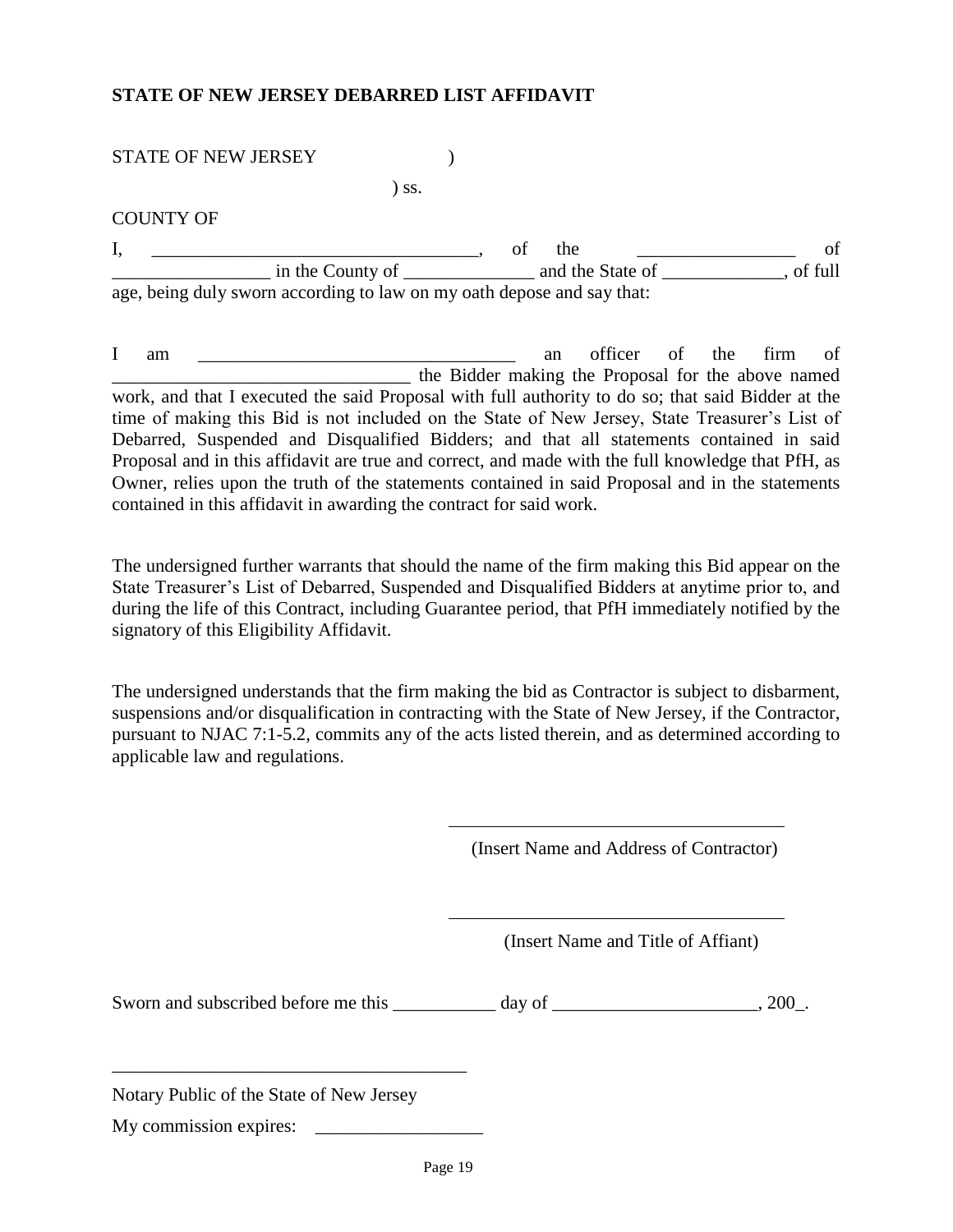#### **NON-COLLUSION AFFIDAVIT**

### STATE OF NEW JERSEY (1998)

) ss.

COUNTY OF

|         | residing in _____                                                                                     | $\cdot$ in the |
|---------|-------------------------------------------------------------------------------------------------------|----------------|
|         |                                                                                                       |                |
|         | duly sworn according to law upon my oath depose and say that I am                                     |                |
| (title) | of the firm of the bidder making                                                                      |                |
|         |                                                                                                       |                |
|         | Proposal with full authority to do so; that said bidder has not, directly or indirectly, entered into |                |
|         | any agreement, participated in any collusion, or otherwise taken any action in restraint of free,     |                |
|         | competitive bidding in connection with the above named project; and that all statements               |                |
|         | contained in said Proposal and in this affidavit are true and correct, and made with full             |                |
|         | knowledge that PfH relies upon the truth of the statements contained in said Proposal and in the      |                |
|         | statements contained in this affidavit in awarding the contract for the said project.                 |                |

I further warrant that no person or selling agency has been employed or retained to solicit or secure such contract upon an agreement or understanding for a commission, percentage, brokerage, or contingent fee, except bona fide employees or bona fide established commercial or selling agencies maintained by \_\_\_\_\_\_\_\_\_\_\_\_\_\_\_\_\_\_\_\_\_\_\_\_\_\_\_\_\_\_\_(N.J.S.A. 52:34-1 5).

(Name of Bidder)

Signature)

(Type or print name or affiant)

\_\_\_\_\_\_\_\_\_\_\_\_\_\_\_\_\_\_\_\_\_\_\_\_\_\_\_\_\_\_\_\_\_\_\_\_\_\_

\_\_\_\_\_\_\_\_\_\_\_\_\_\_\_\_\_\_\_\_\_\_\_\_\_\_\_\_\_\_\_\_\_\_\_\_\_\_

Sworn and subscribed before me this \_\_\_\_\_\_\_\_\_\_\_ day of \_\_\_\_\_\_\_\_\_\_\_\_\_\_\_\_\_\_\_, 200\_.

Notary Public of the State of New Jersey

My commission expires \_\_\_\_\_\_\_\_\_\_\_\_\_\_\_\_\_\_

\_\_\_\_\_\_\_\_\_\_\_\_\_\_\_\_\_\_\_\_\_\_\_\_\_\_\_\_\_\_\_\_\_\_\_\_\_\_